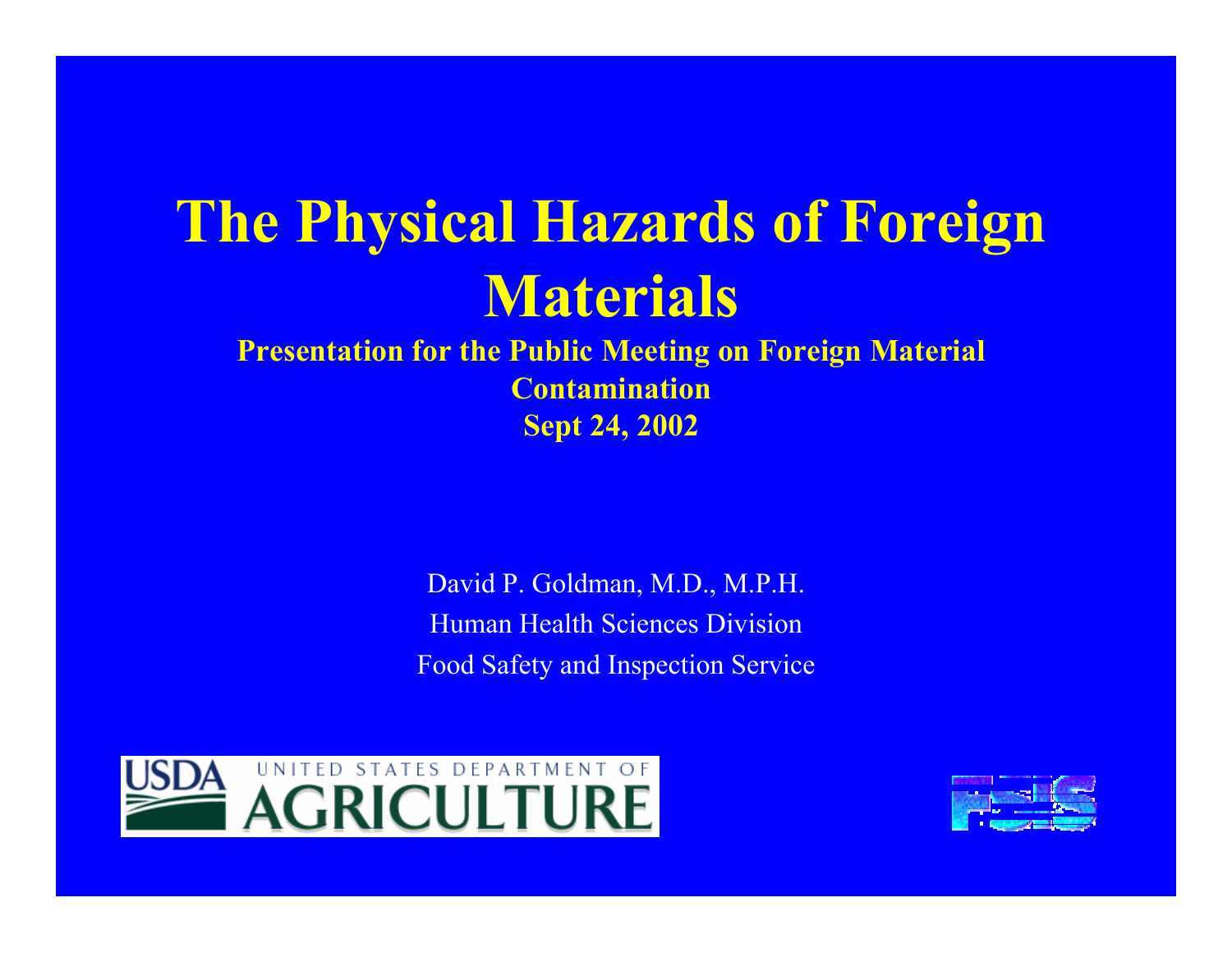## Objectives

- Describe generally the physical hazards of ingested foreign bodies
- Review epidemiologic and clinical data on foreign body ingestion
- Describe Federal efforts, based on the characteristics of the foreign material, to minimize risks to human health



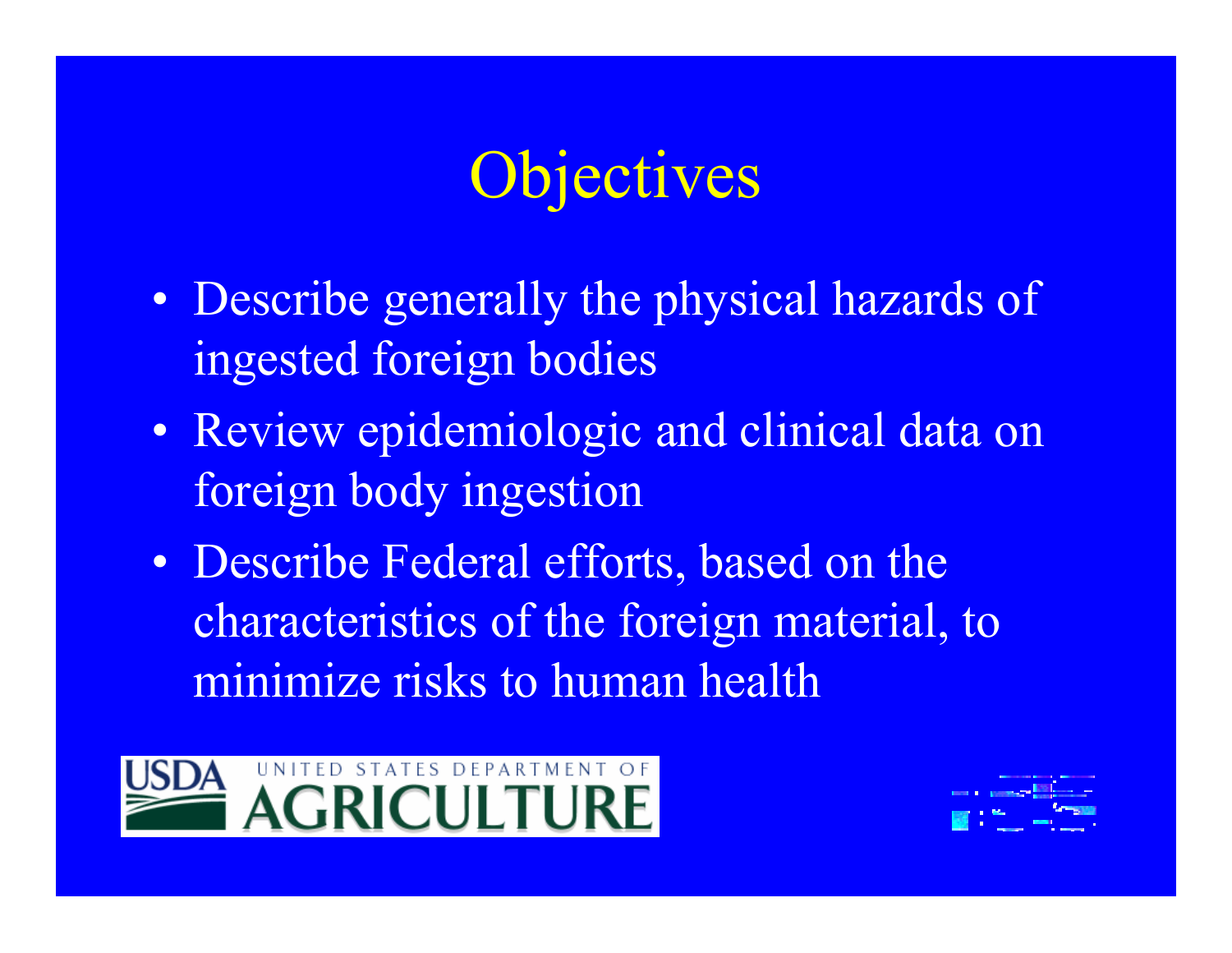**What Parts of the Human Anatomy are at Risk?** 

- Digestive Tract
- Respiratory Tract
- Mouth and Teeth
- Extremities (Hands)



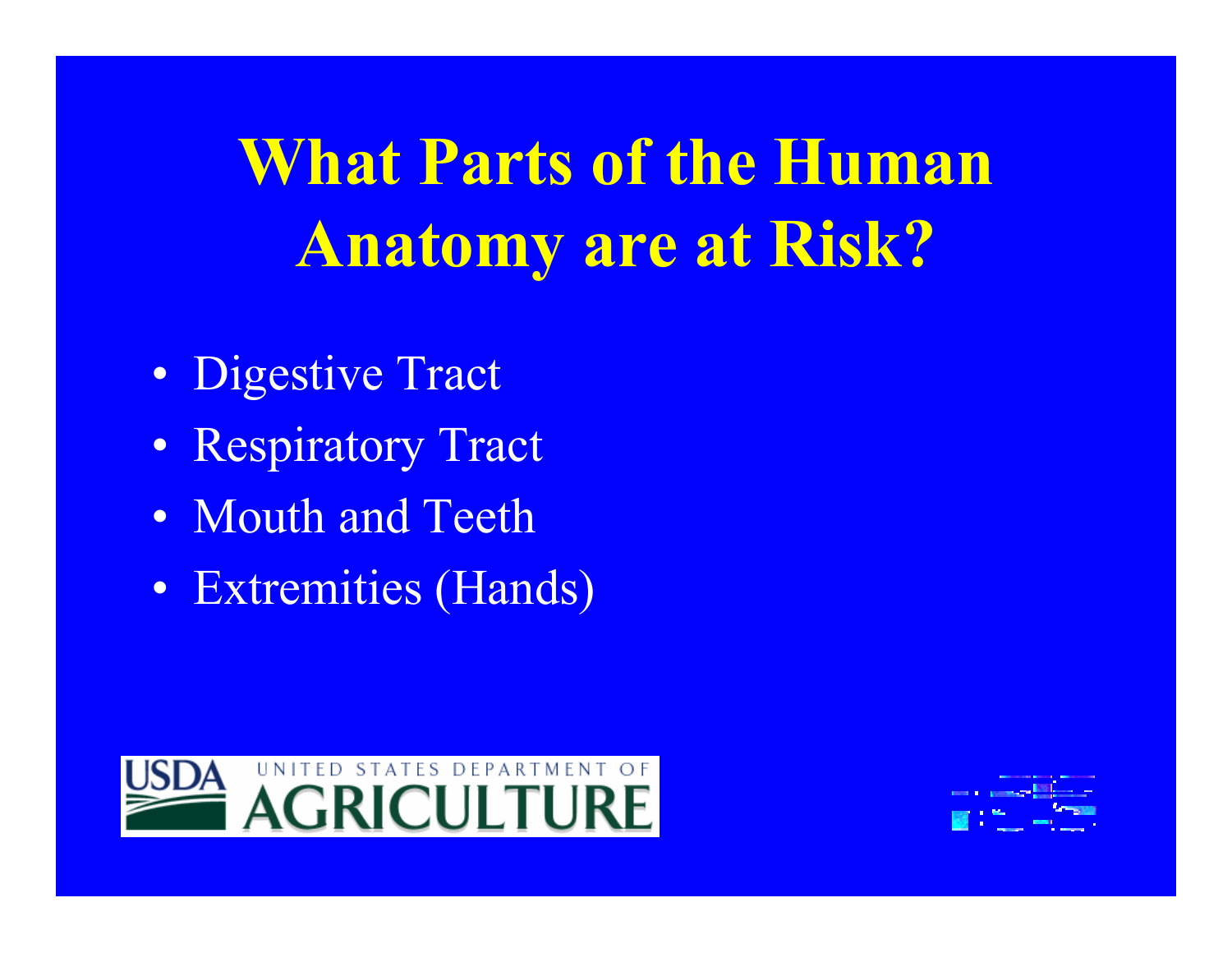## Hazards to the Digestive Tract

- Esophageal laceration
- Esophageal perforation
- Fistula formation
- Laceration or perforation of other portions of the digestive tract
	- Pharynx
	- Stomach
	- Intestine



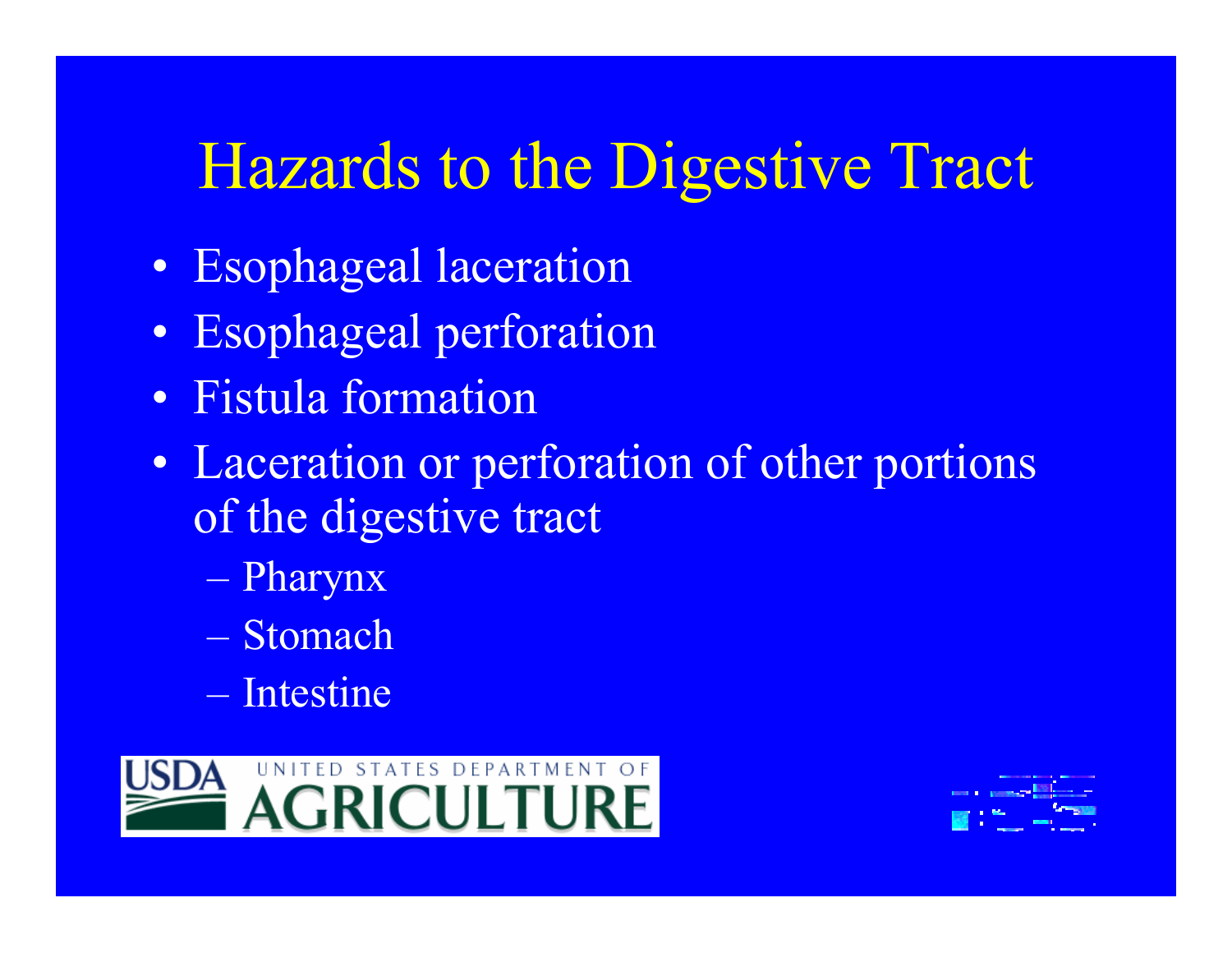



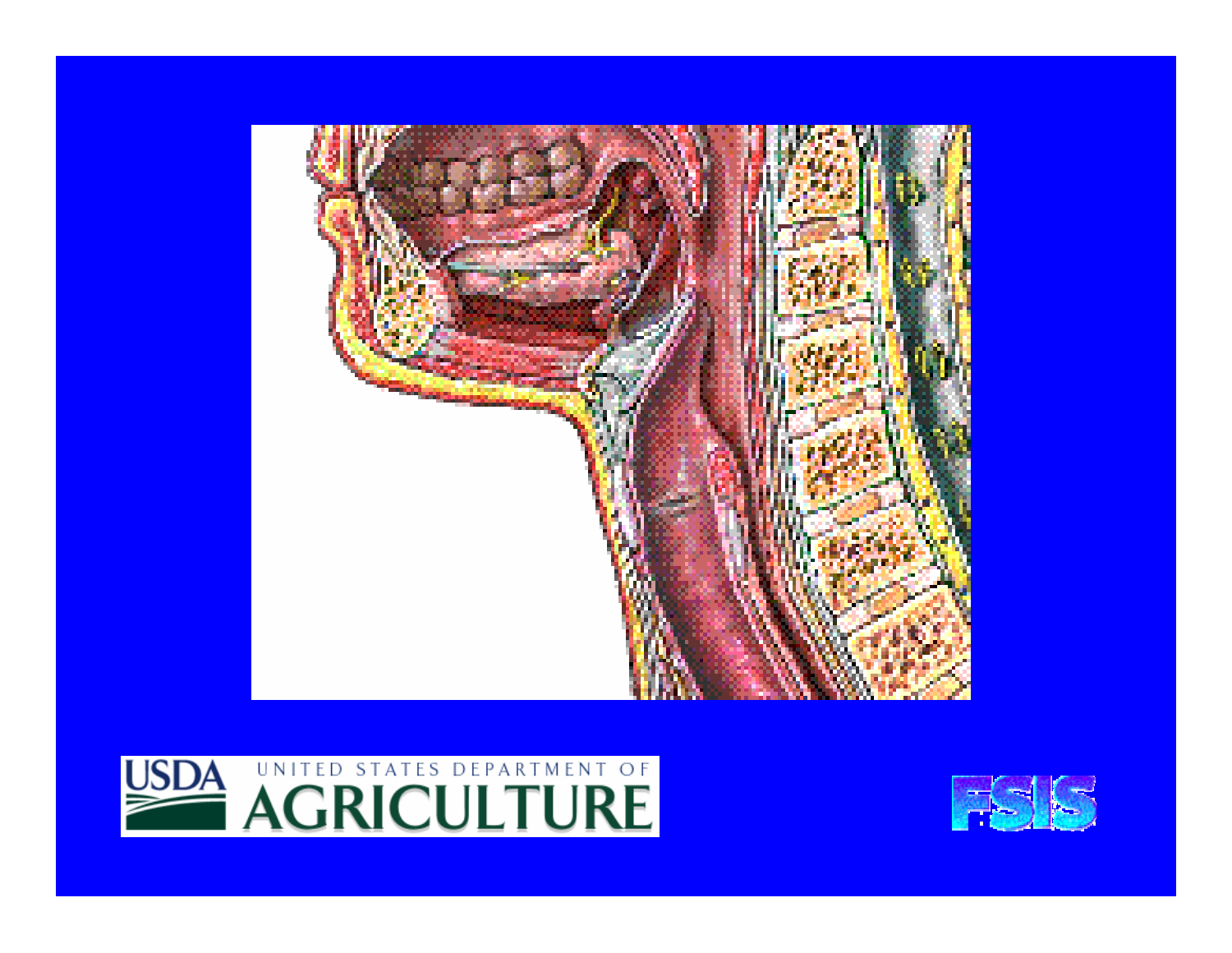



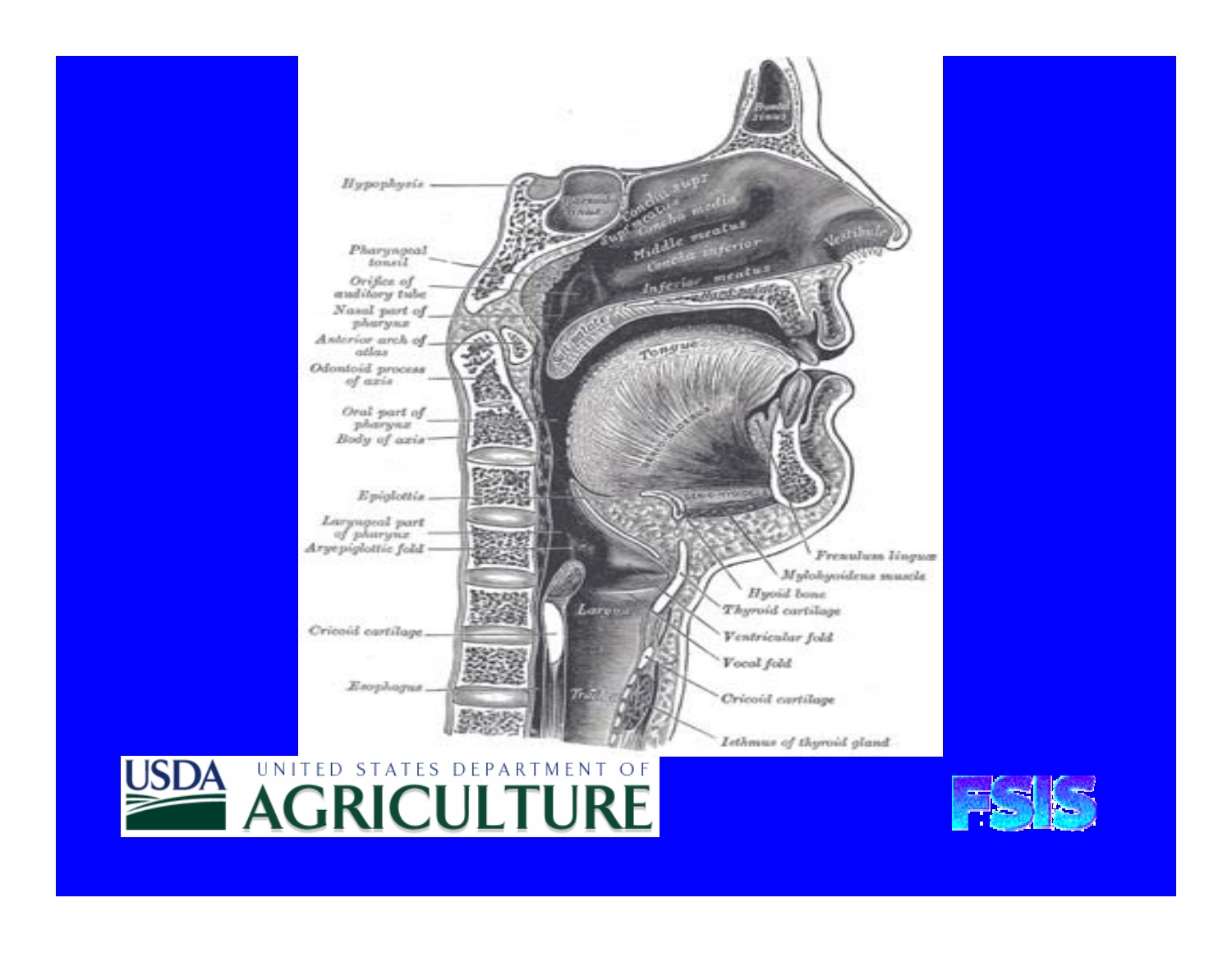## Hazards to the Respiratory Tract

- Choking--occlusion of the airway
	- Children under age 3 at greatest risk
	- Common hazards are foreign objects (coins or toys) or food, *though not foreign objects in food*
	- Objects may become lodged in the upper esophagus and cause choking/asphyxiation by compression of the trachea



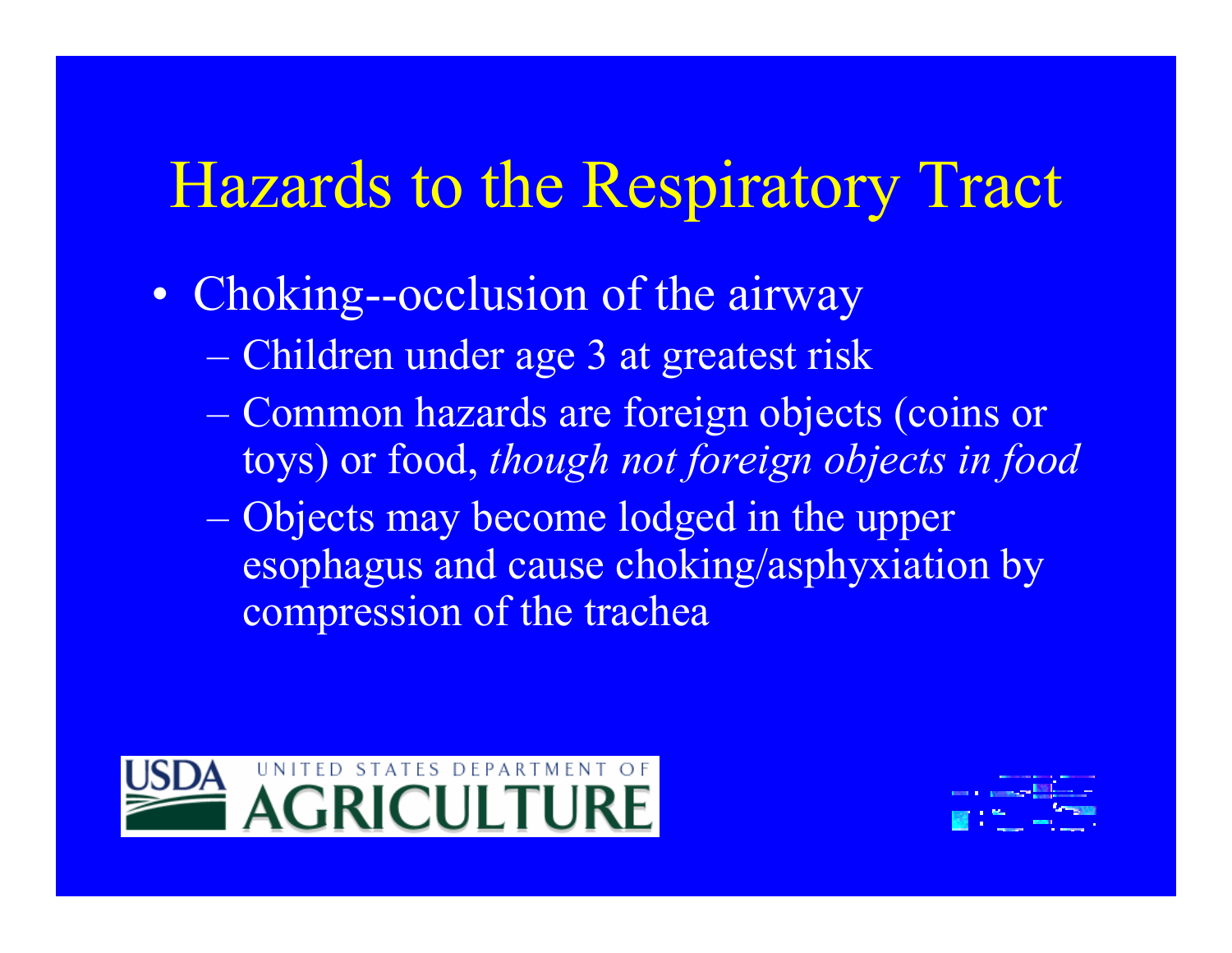## Hazards to the Respiratory Tract

- Aspiration--inhalation of foreign matter into the bronchial tree--may result in:
	- partial lung collapse
	- secondary infection
	- destruction of lung tissue from retained material



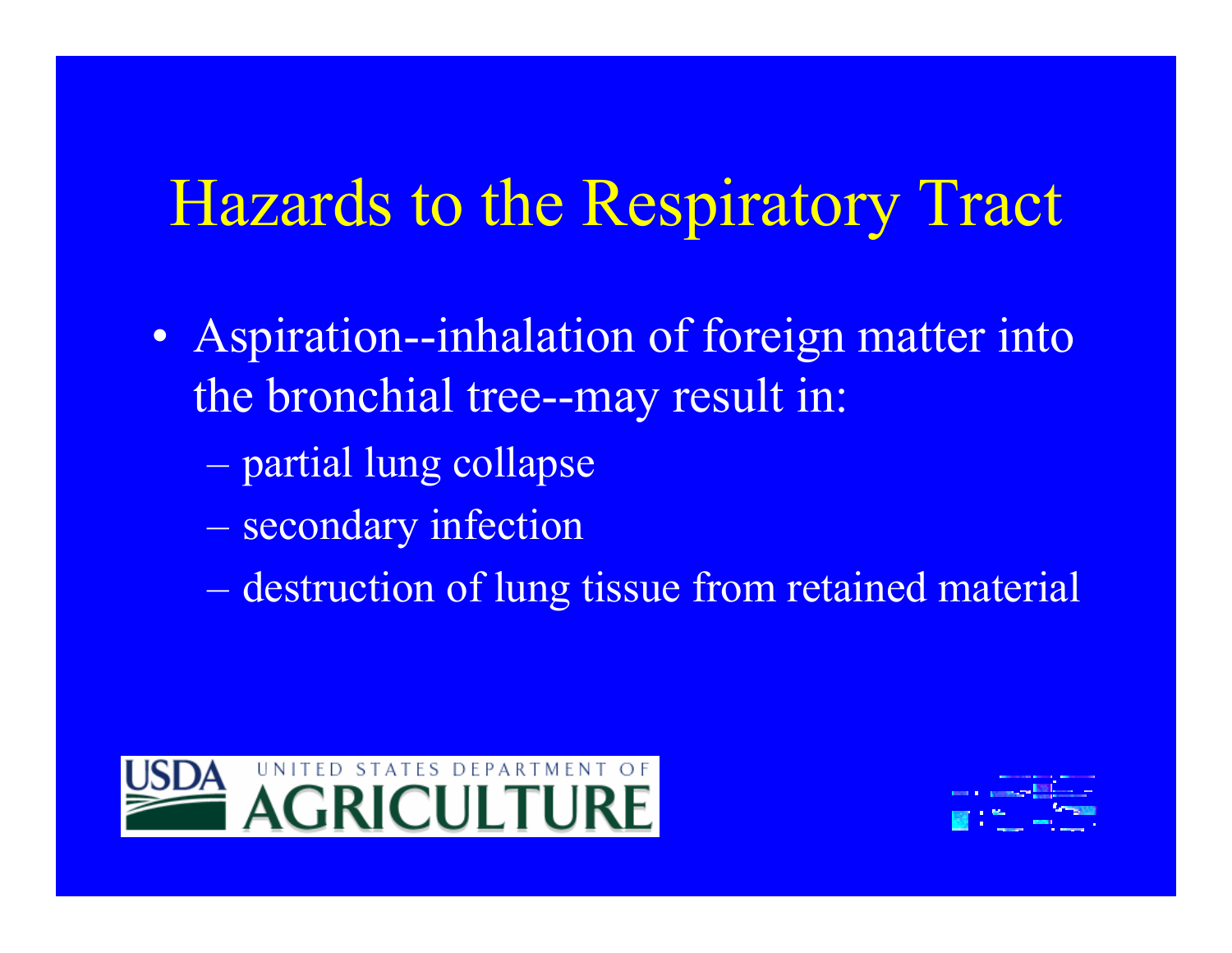



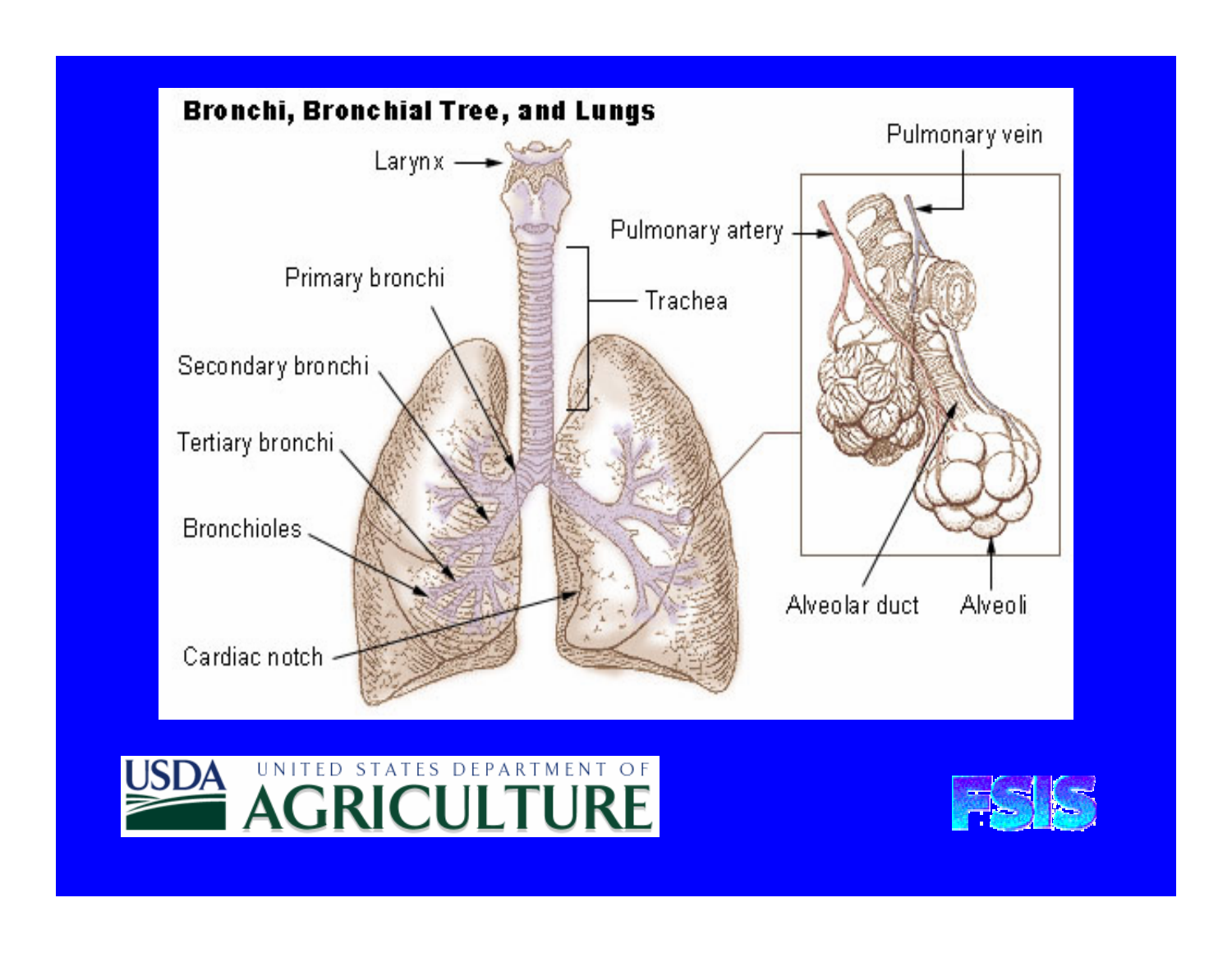## Hazards to the Mouth and Teeth

- Lacerations of the mouth
- Lacerations of the tongue
- Chipped teeth
- Broken fillings
- Damage to prosthetics



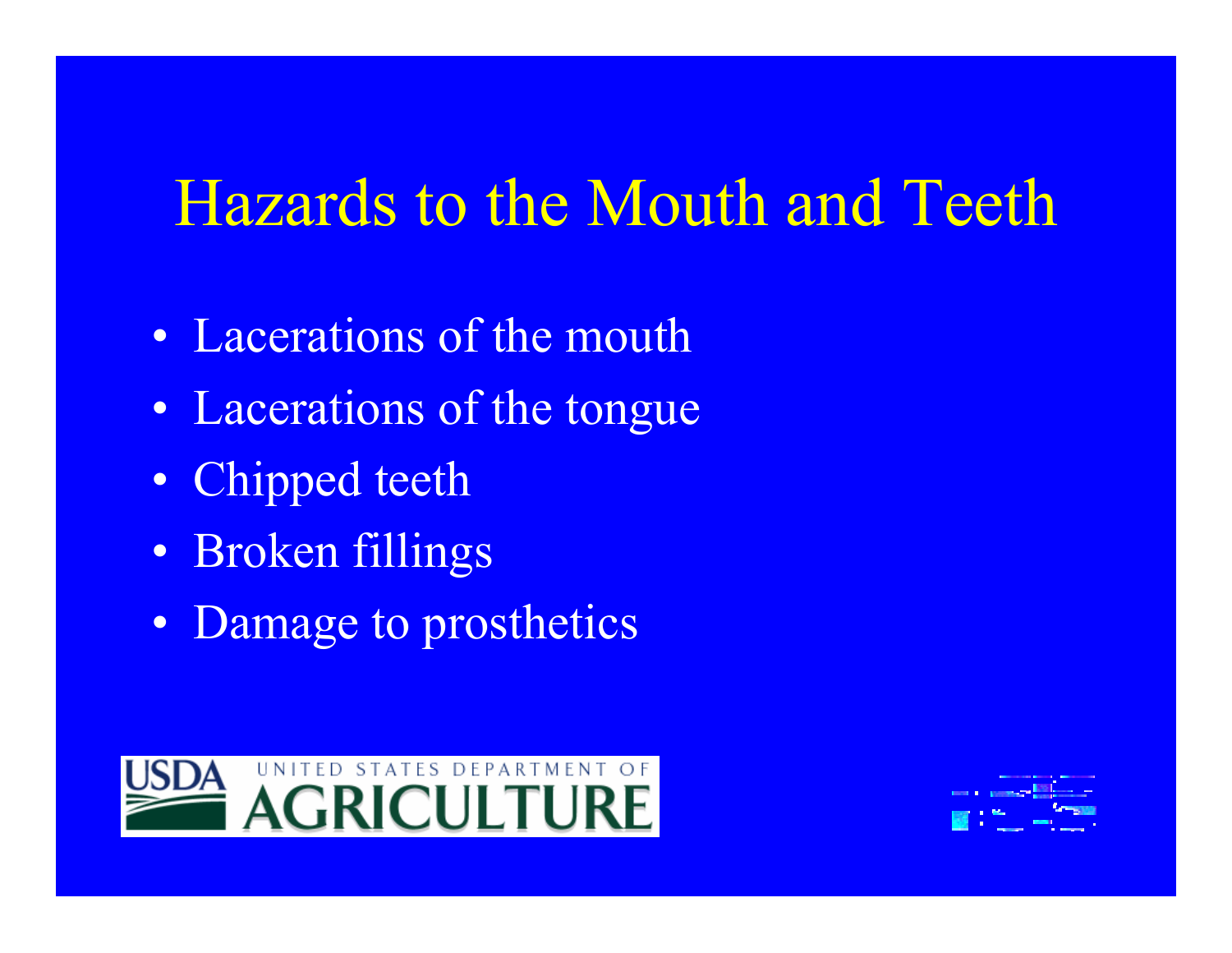## Other Hazards

- Lacerations on the hands occurring during food preparation
- Illness complaints
	- Nausea and vomiting
	- Diarrhea
	- Headache, fever and dizziness
	- Chest pain



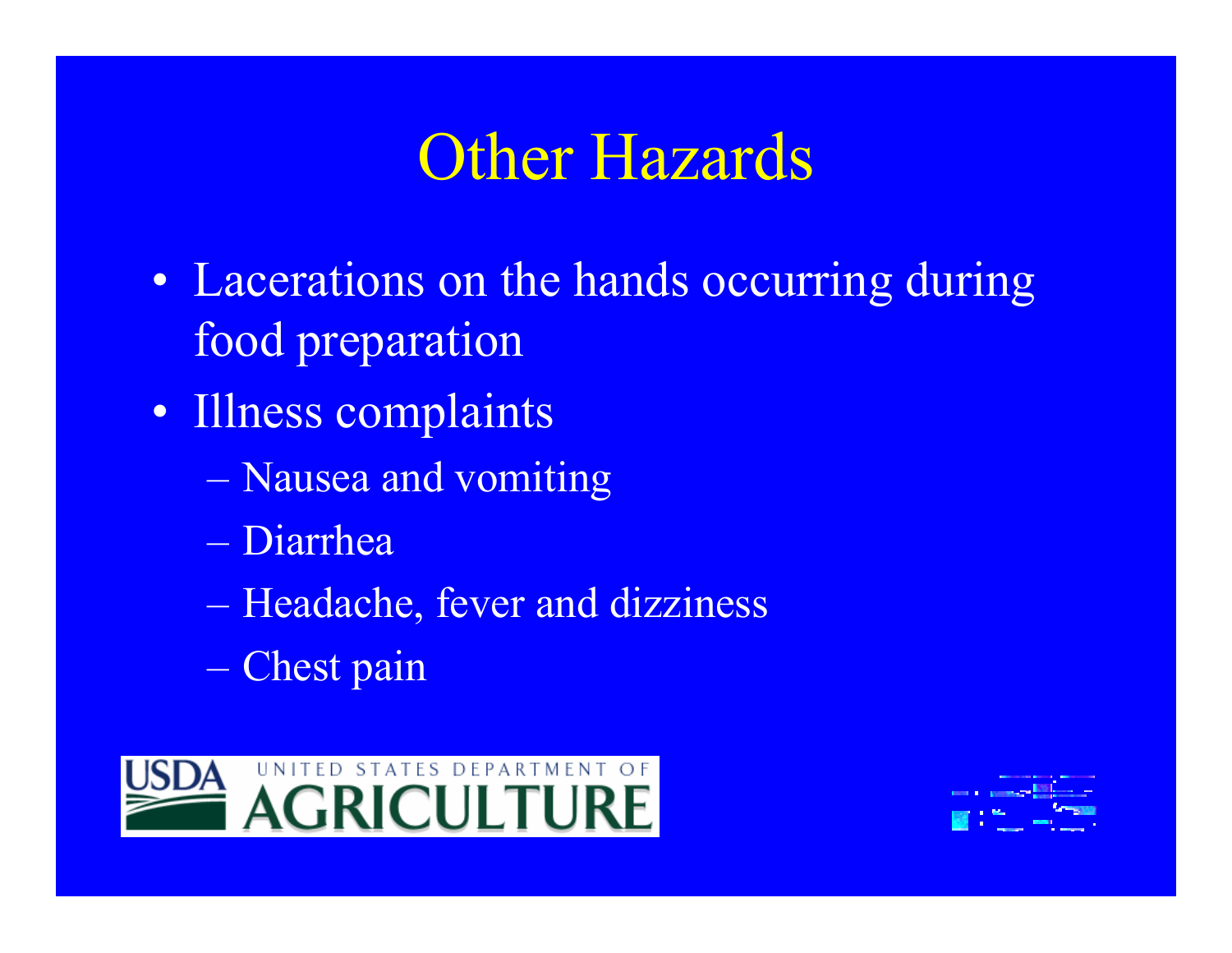Clinical Observations about Foreign Body Ingestion

- About 80% of foreign body (FB) ingestions occur in the pediatric age group
- 80-90% of FBs ingested will pass spontaneously over 4-7 days
- Estimated that 1-5% of FBs ingested will result in injury



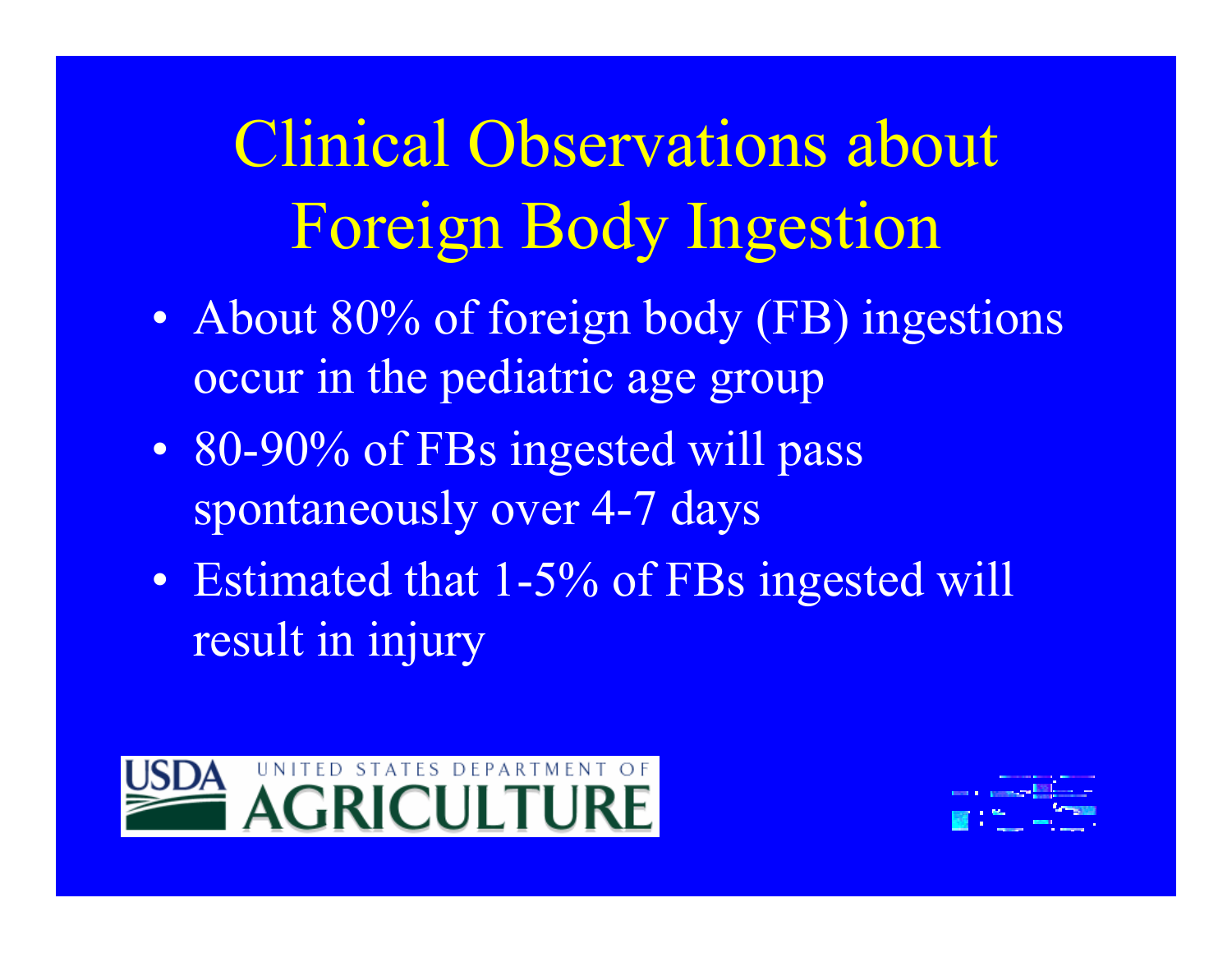Clinical Observations about Foreign Body Ingestion

- Sharp objects account for about 10% of FB ingestions, but a disproportionate number of injuries
- In a case series of foreign bodies removed surgically, 37% were in the airway and 63% were in the upper digestive tract



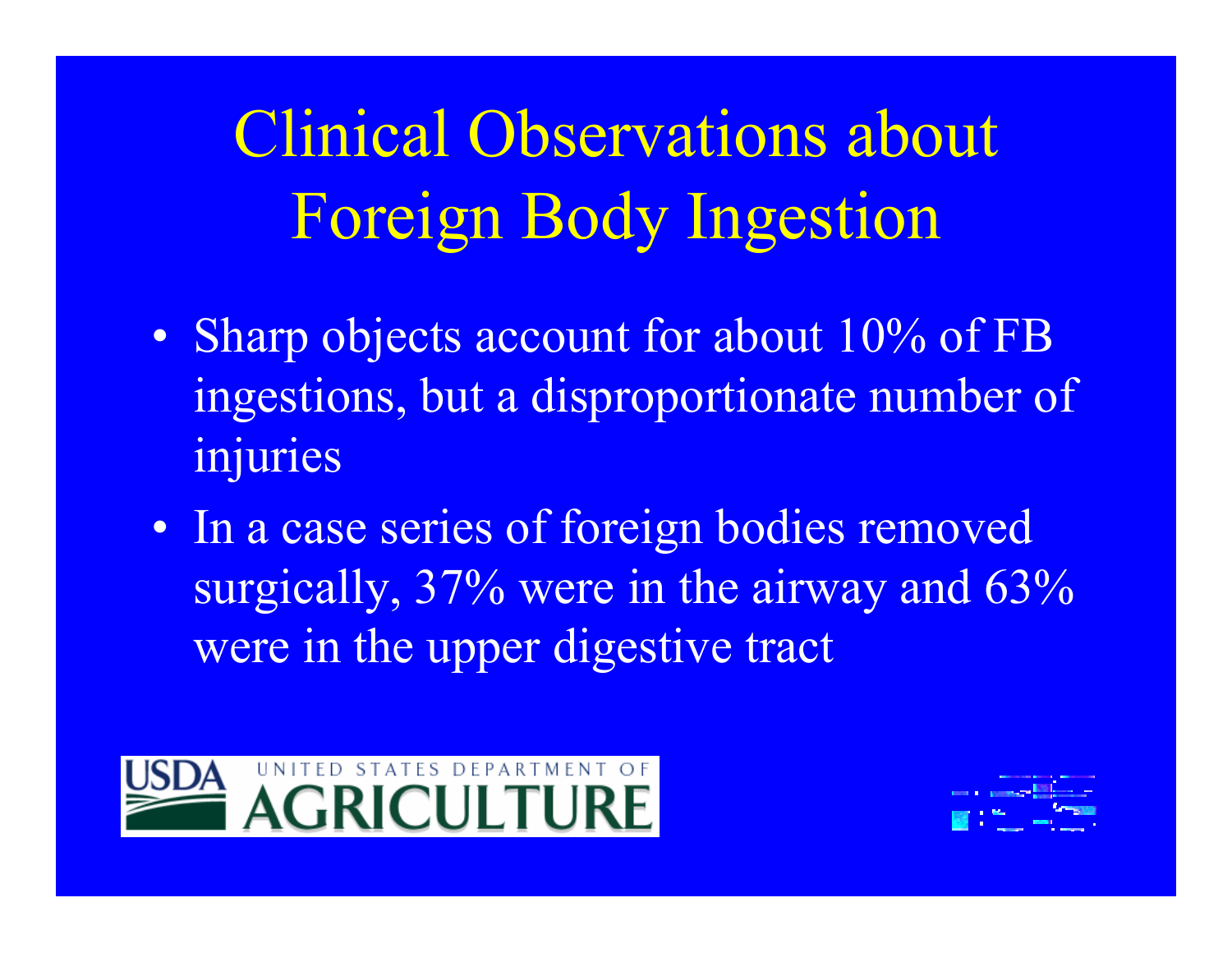# Clinical Observations about Foreign Body Ingestion

- In a review of FDA consumer complaints of foreign materials in food, the most frequently reported injury was mouth or throat laceration
- In the FDA review glass was the foreign material most frequently reported as causing illness or injury



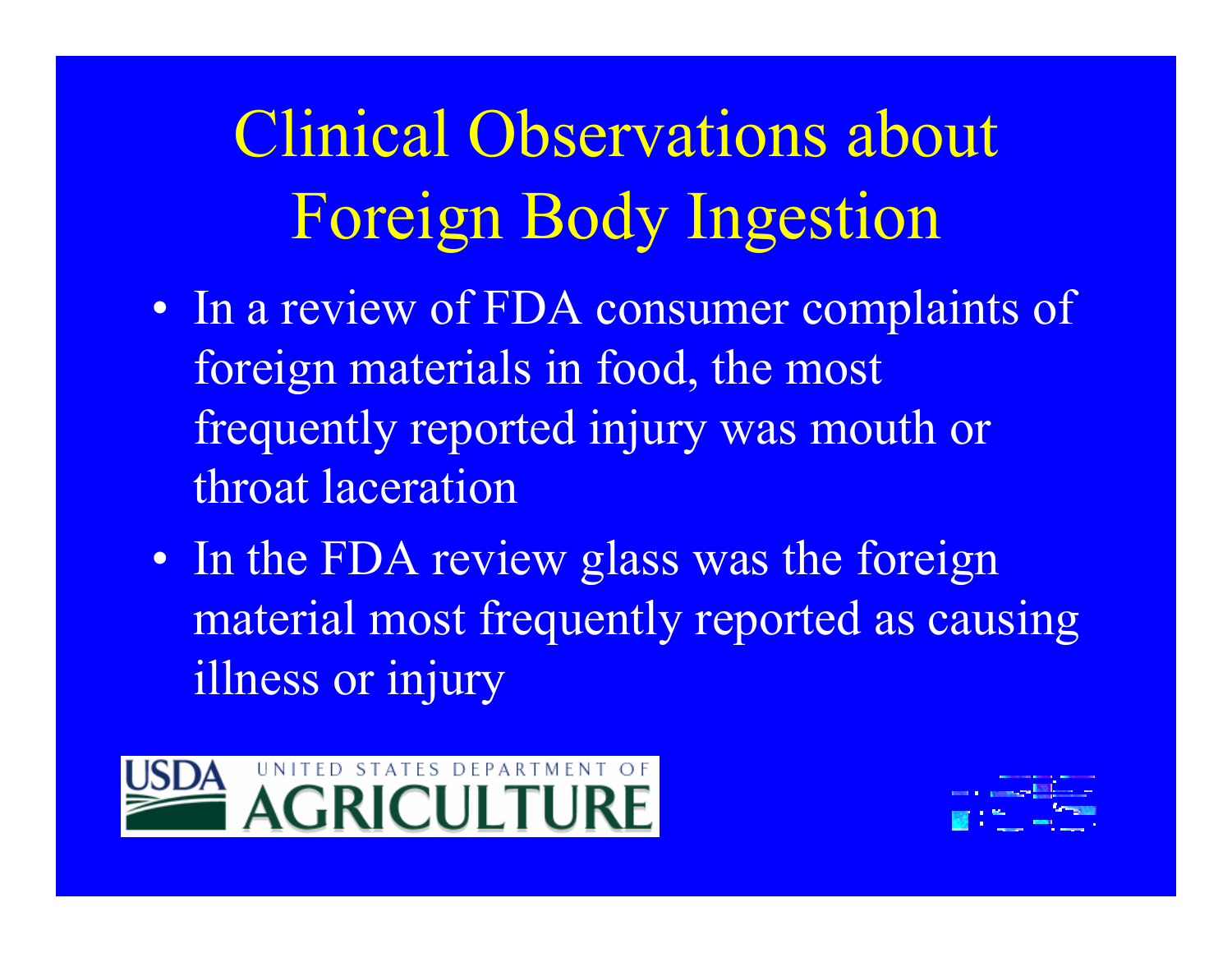Characteristics of Foreign Materials that May be Hazardous **Size of the Object** 

- FSIS in its 1995 Public Health Hazard Analysis Board on bone particles concluded:
	- bone particles < 1 cm not a safety hazard;
	- particles 1-2 cm are a low risk;
	- particles > 2 cm have the potential to be a safety hazard and may cause injury



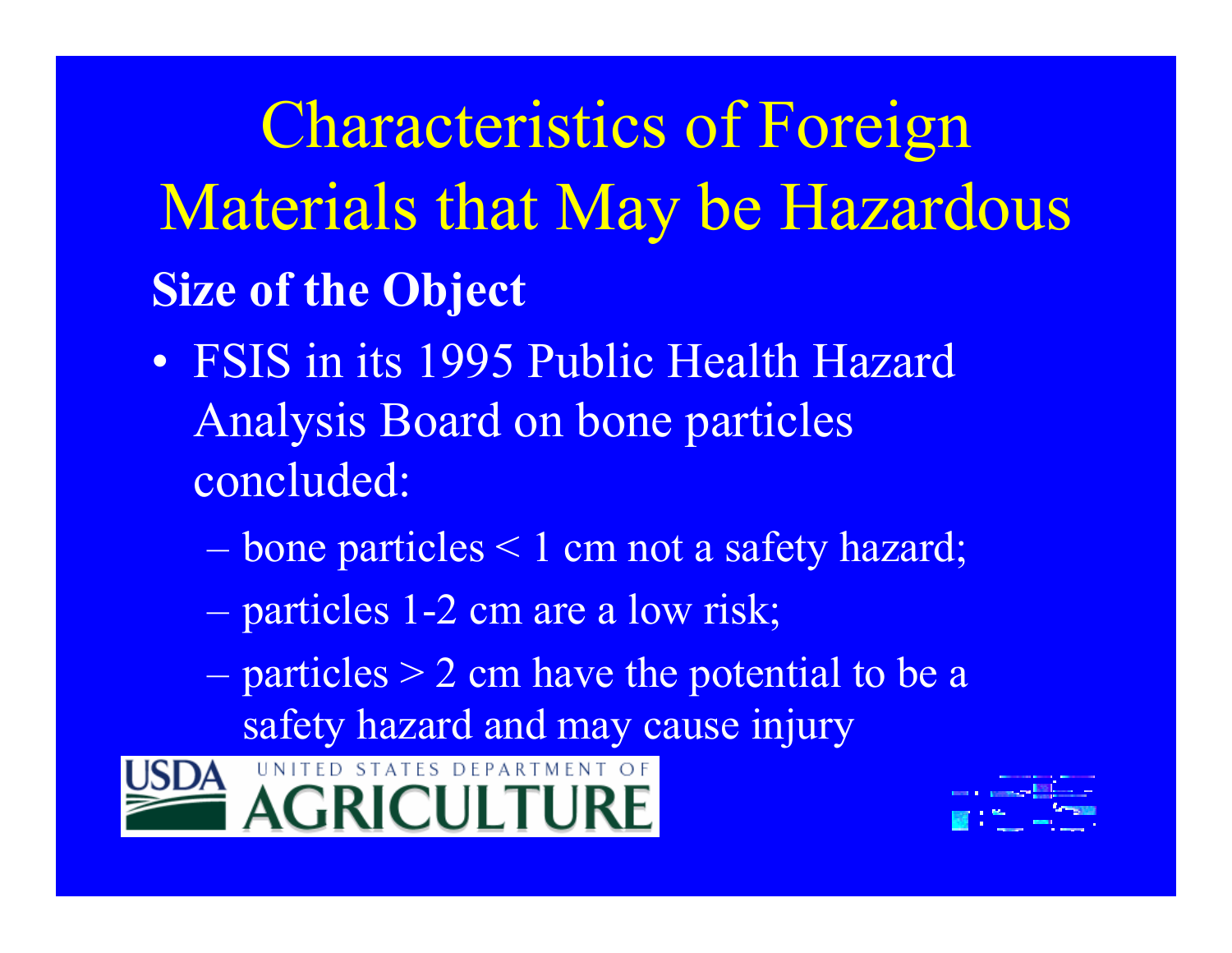Characteristics of Foreign Materials that May be Hazardous

#### **Size of the Object**

• FSIS (1995): The presence of foreign material other than bone may pose a potential hazard, and each instance should be considered on a case-by-case basis, irrespective of size



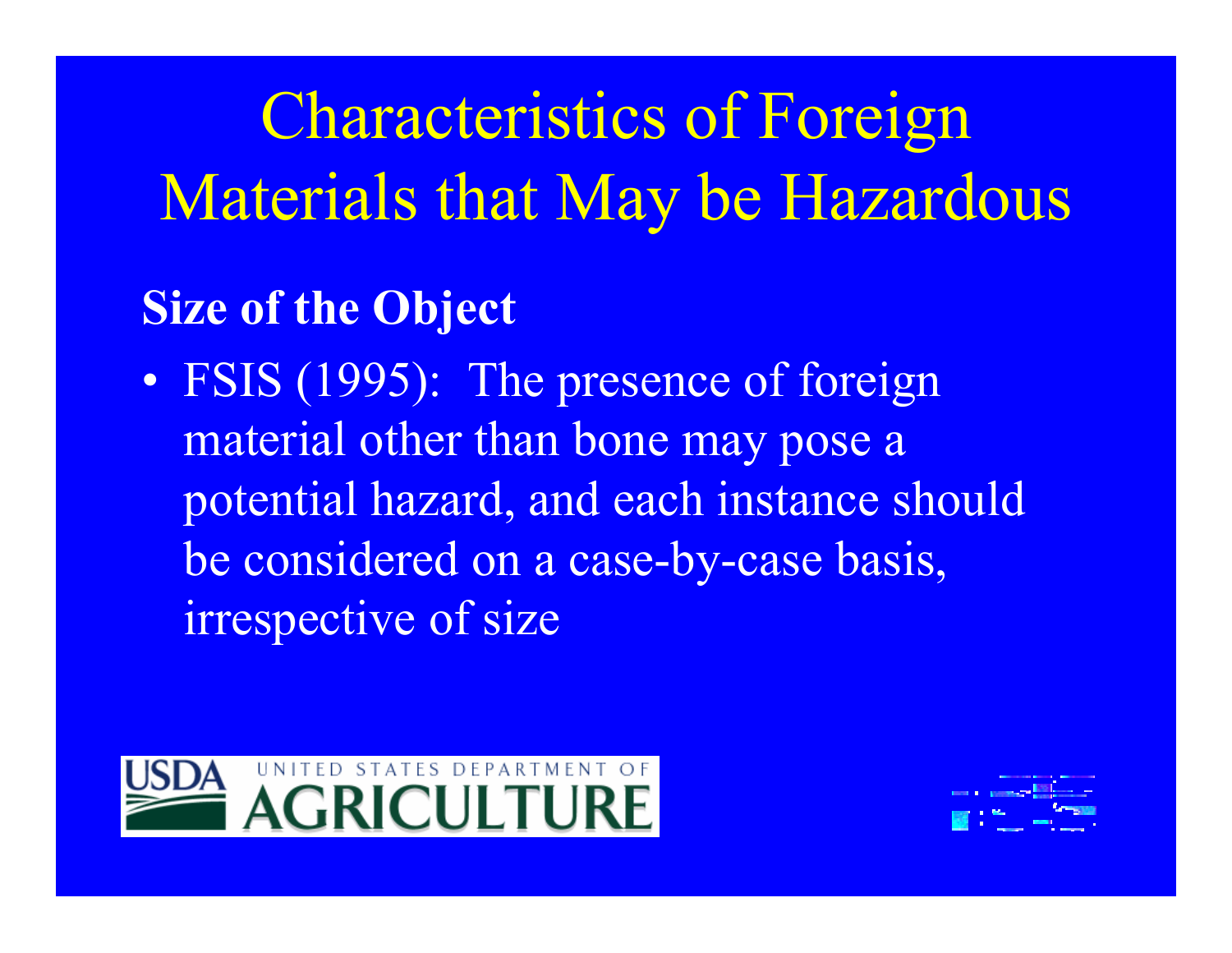Characteristics of Foreign Materials that May be Hazardous **Size of the Object** 

- Consumer Product Safety Commission (1995): spherical objects < 1.75 inches in diameter are dangerous to children under 3 years (choking, ingestion or aspiration)
- CPSC uses a Small Parts Test Fixture (a cylinder) to judge other non-spherical objects for choking hazard



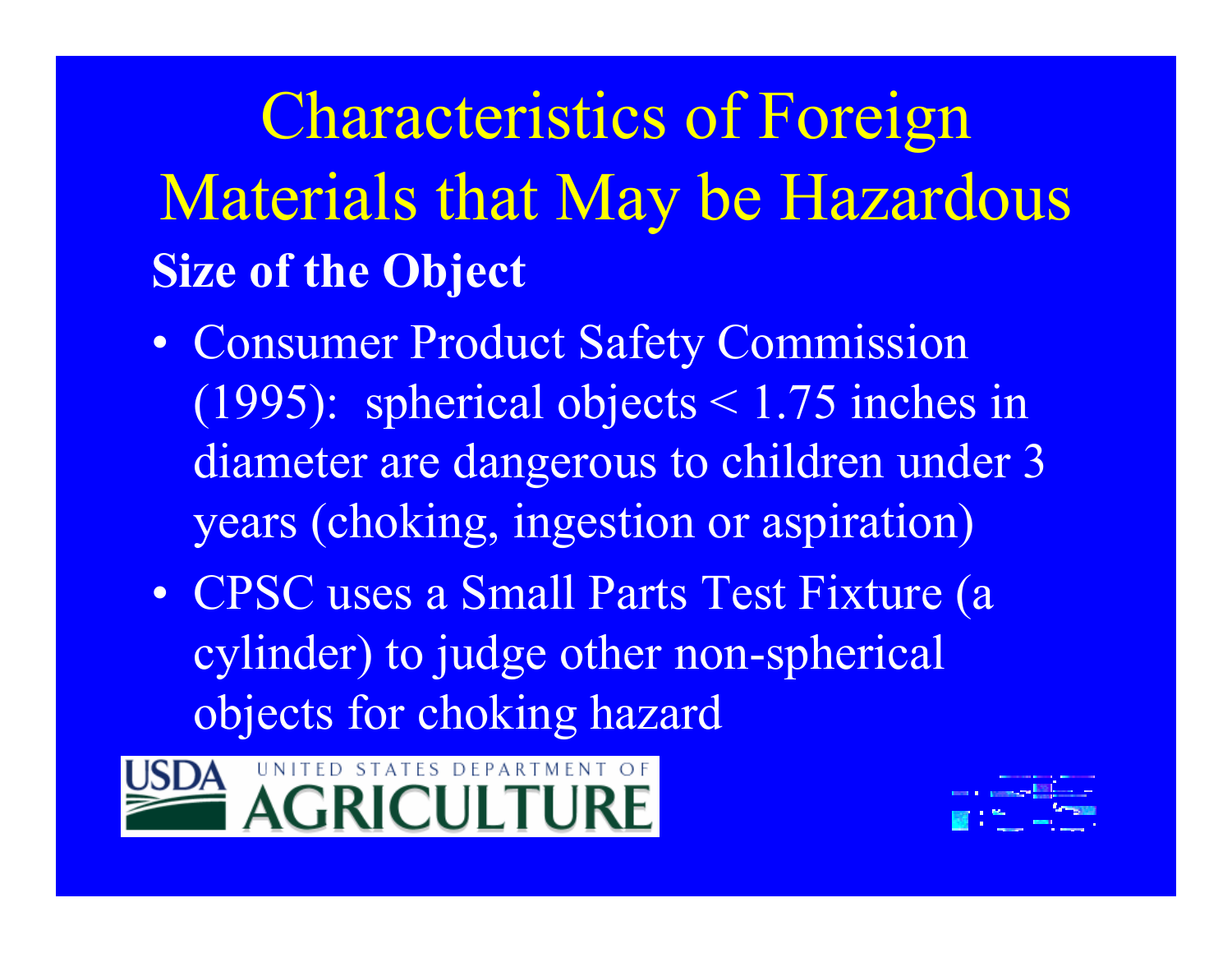Characteristics of Foreign Materials that May be Hazardous **Size of the Object** 

- FDA Health Hazard Evaluation Board conclusions in cases of foreign materials (1972-1997) found that 56% of objects 1-6 mm might pose a limited acute hazard
- For objects > 6 mm, only 2.9% were judged to present no hazard



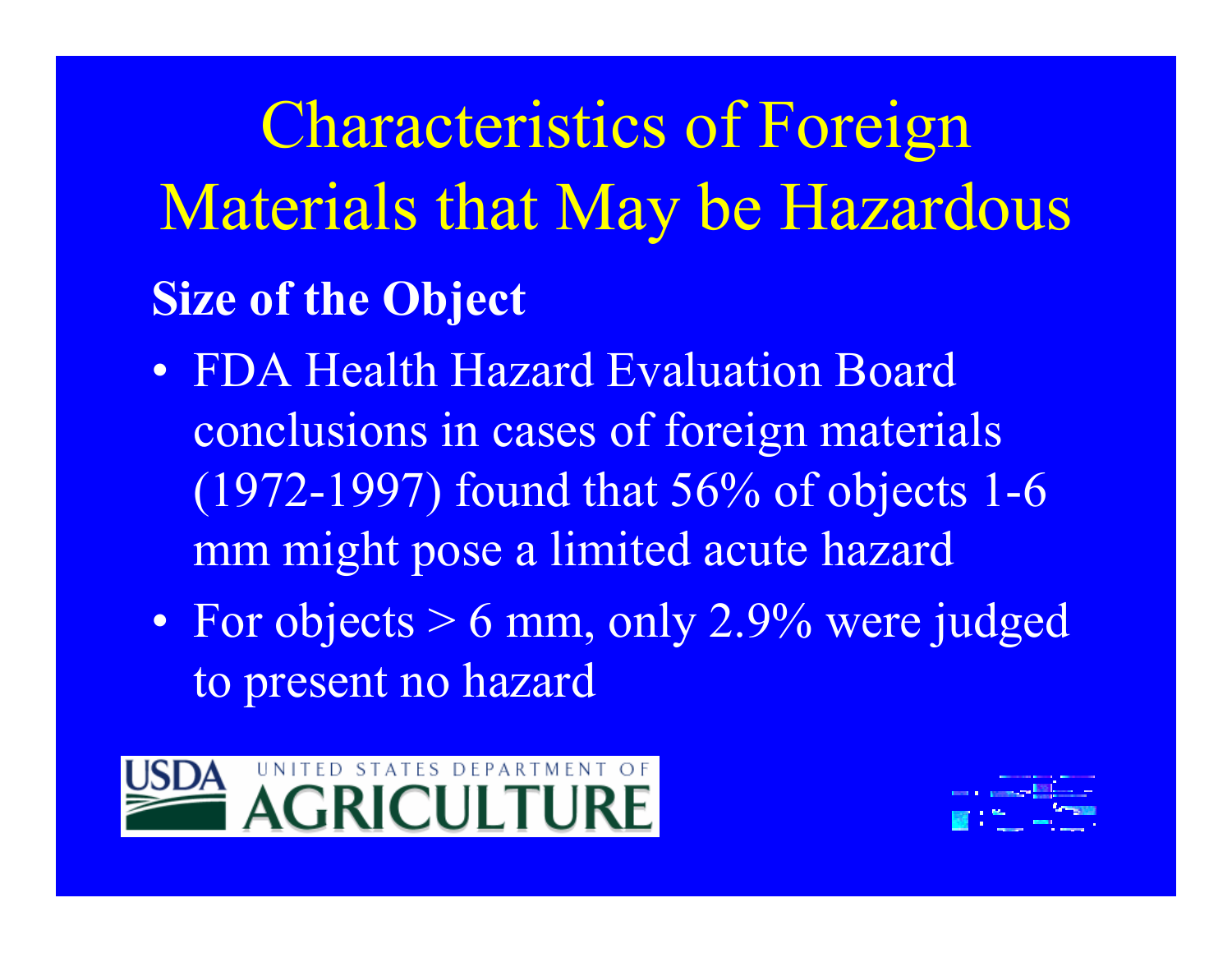Characteristics of Foreign Materials that May be Hazardous **Size of the Object** 

- FDA/ORA Compliance Policy Guide
	- Criteria for direct reference seizure: Hard or sharp objects 7-25 mm and RTE
	- Criteria for recommending legal action :
		- 7-25 mm and requires additional preparation
		- $\leq$  7 mm and intended for special-risk group
		- > 25 mm in length



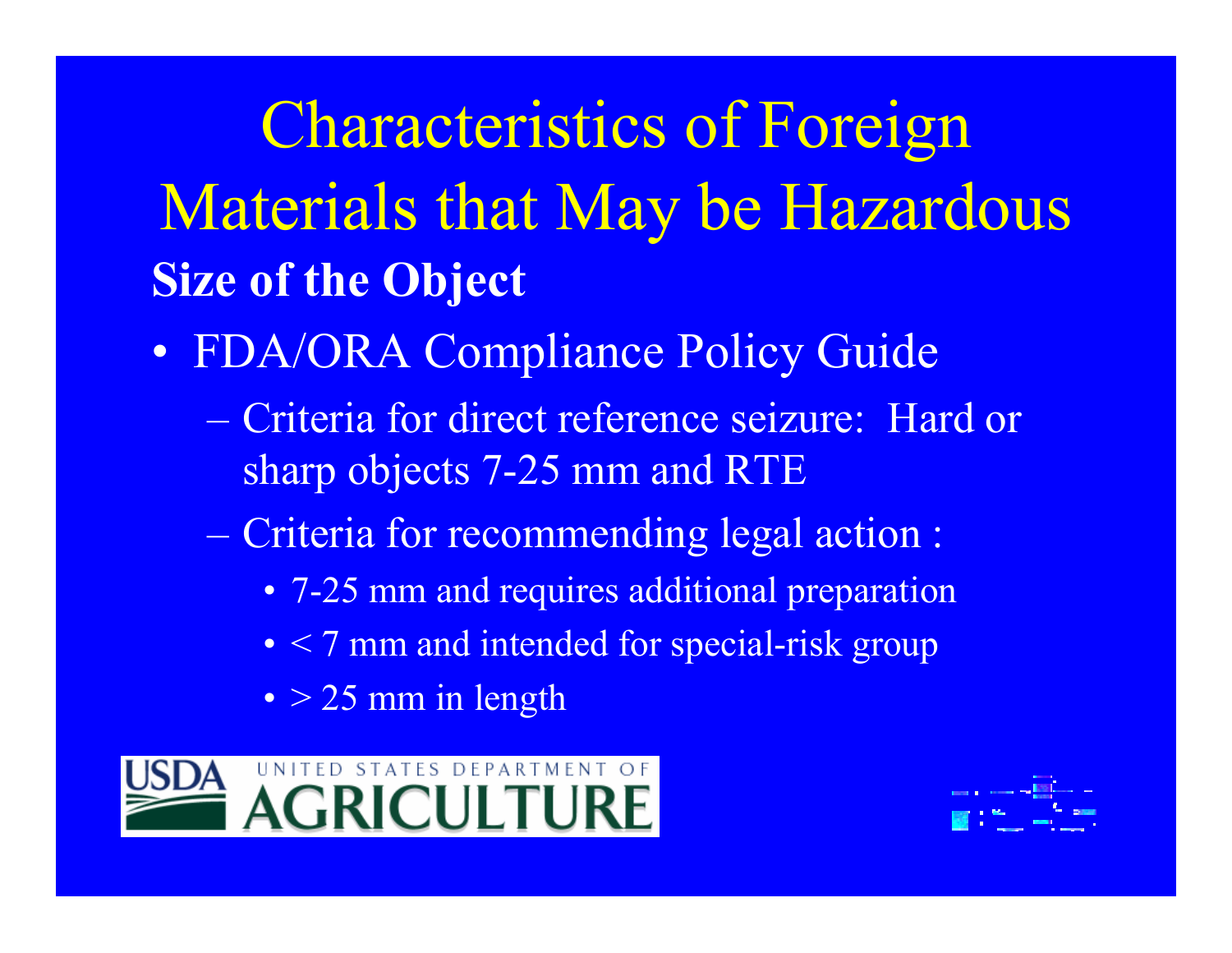Characteristics of Foreign Materials that May be Hazardous

### **Shape of the Object**

- Spherical or cylindrical shaped objects present a greater risk for choking
- Slender and sharp or pointed objects present a greater risk for laceration or perforation



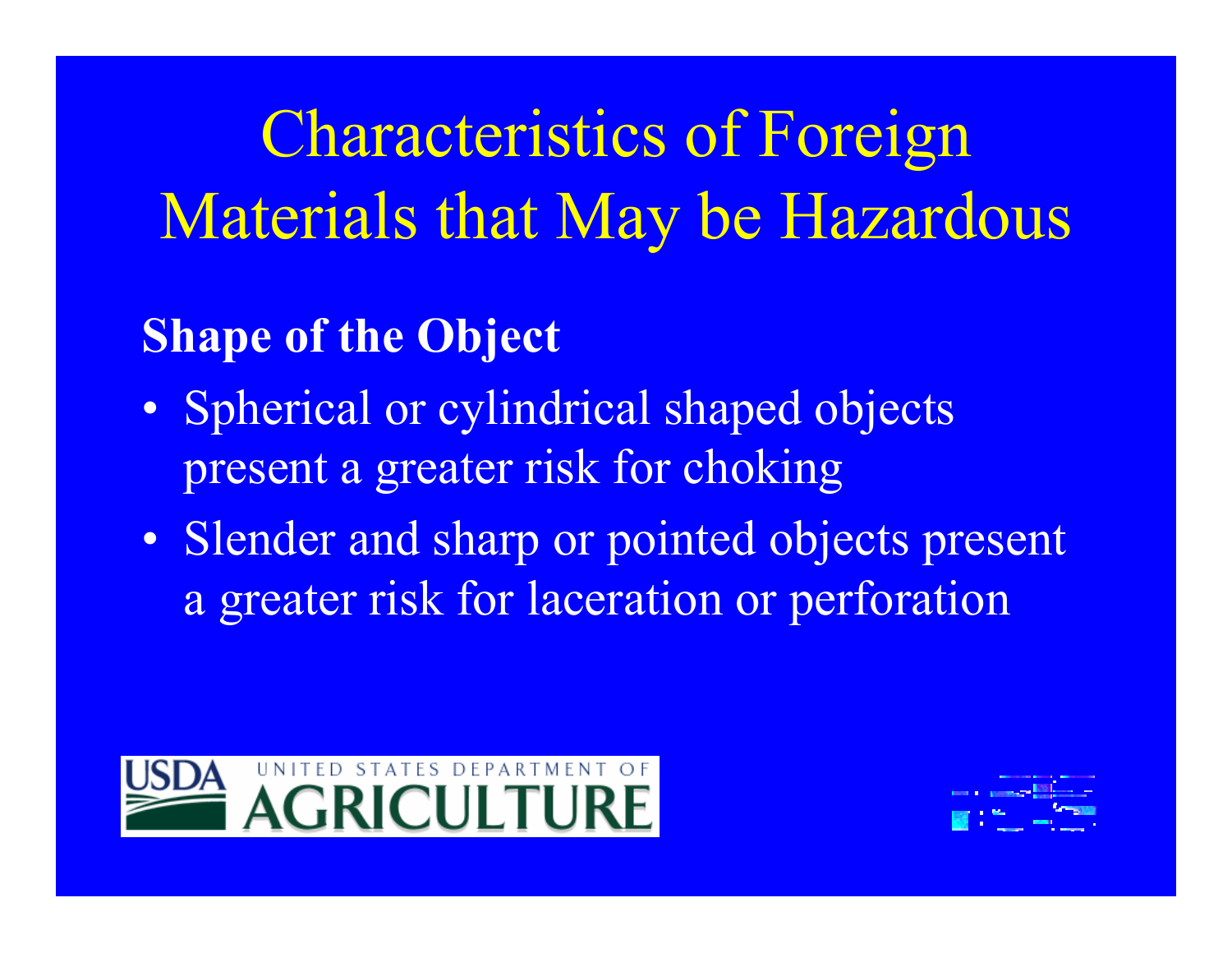Characteristics of Foreign Materials that May be Hazardous

### **Consistency of the Object**

- rigid objects (e.g., coins) caused most choking deaths in children 3 years and older
- conforming objects (e.g., balloons) caused more choking deaths in children under age 3 years

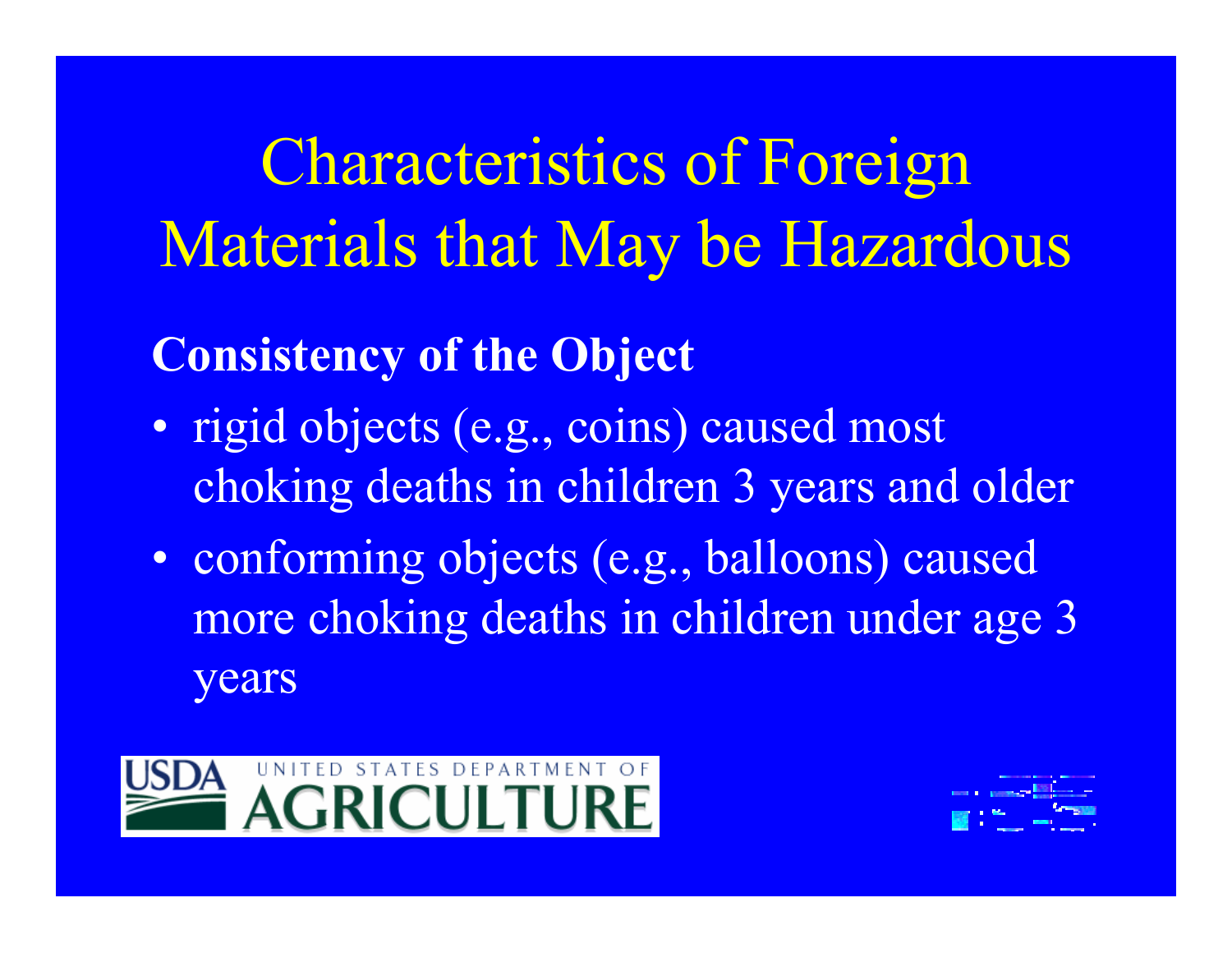## Conclusions

- Foreign material contamination does occur in food items
- Injuries have resulted from foreign materials in foods
- Size matters: particles in food that are small are more likely to escape detection, but less likely to cause injury